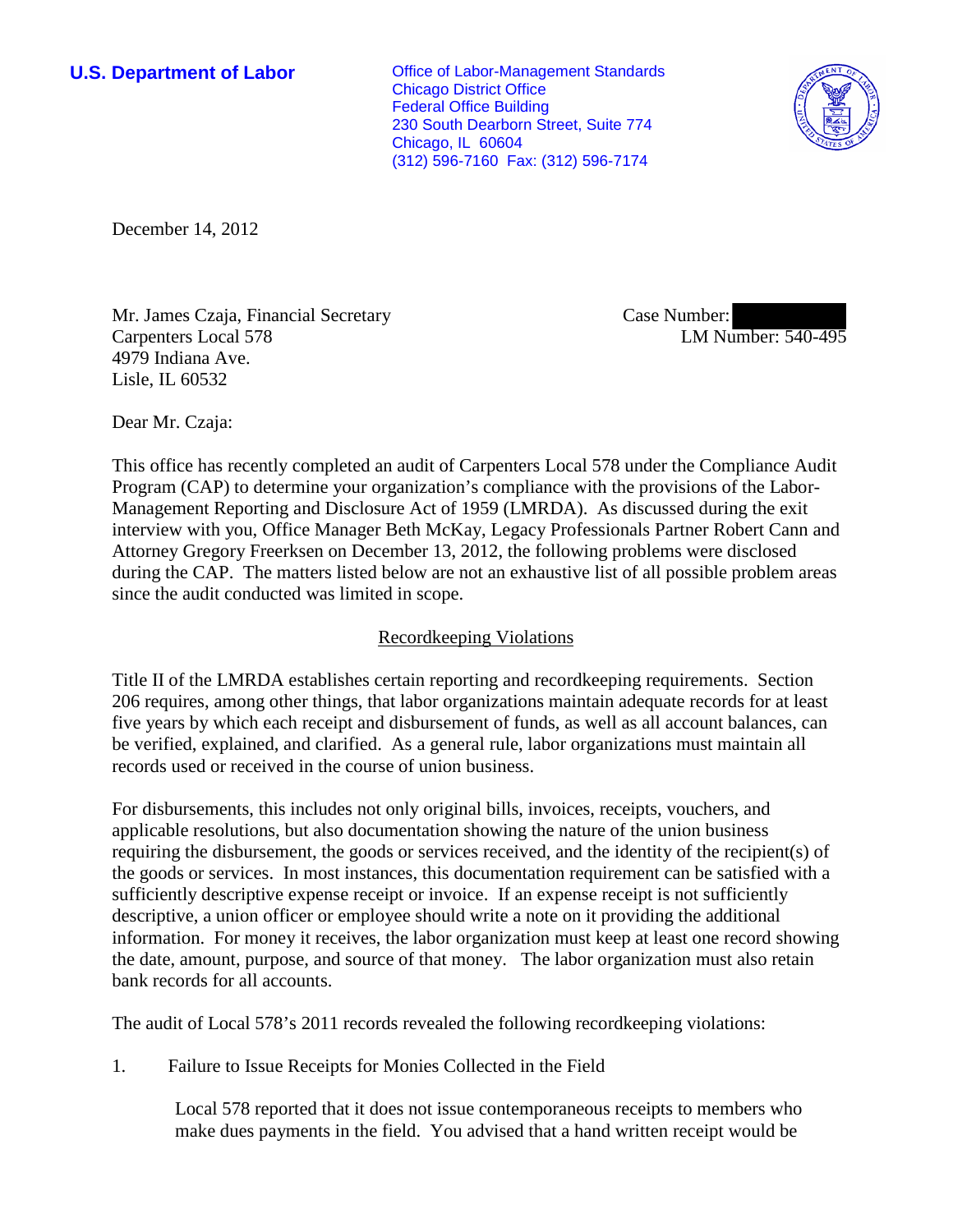given to the member only upon request and that Office Secretary Beth McKay mailed ULTRA payment receipts after the dues monies were transferred to her possession in the office. A record must be maintained which accounts for all funds collected. The records should show the date and amount received, and the source of the money. Where cash receipts are handled, unions are strongly urged to issue a duplicate, numbered receipt to each individual making payment.

The date the funds are accepted from members in the field and the date the funds are recorded in the ULTRA dues software may not be the same. The LM-3 instructions for Statement B state that the labor organization must record receipts when it actually receives money and disbursements when it actually pays out money. Although not observed during the audit, failure to record the date money was received in the field could result in the union reporting some receipts for a different year than when it actually received them.

## 2. Lack of Salary Authorization

Local 578 did not maintain records to verify that the salaries reported in Item 24 (All Officer and Disbursements to Officers) of the LM-3 was the authorized amount and therefore was correctly reported. The compensation allowances for the entire executive board and additional allowances and stipends paid to you for your position as a Chicago Regional Council of Carpenters business representative were not clearly defined in any union record.

Likewise, the local did not maintain records to verify that salaries paid to employees in Item 46 (Disbursements to Employees) were authorized and therefore correctly reported. There was no record maintained which authorized the salary and/or benefits paid to Office Secretary Beth McKay for the audit year. Further, Local 578 members and were paid \$203.85 and \$978.48 respectively in December 2010. No purpose or authorization of these disbursements was found in the union records.

The union must keep a record, such as meeting minutes, to show the current compensation schedule for the executive board, office secretary, and any other members working on behalf of the union by the entity or individual in the union with the authority to establish salaries or compensation. Please provide OLMS with a copy of the salary authorization schedule for all officers and employees as soon as it is documented.

## 3. Failure to Maintain Bank and Book Records for Certificates of Deposit (CDs)

The union failed to maintain bank records and book values for several CD accounts held in the name of the union. At the beginning of the fiscal year, a majority of the union's assets (approximated at \$202,936) was in the form of CDs. However, neither bank nor book values were available to verify the financial condition of these accounts. As cited above, labor organizations must also retain bank records for all accounts.